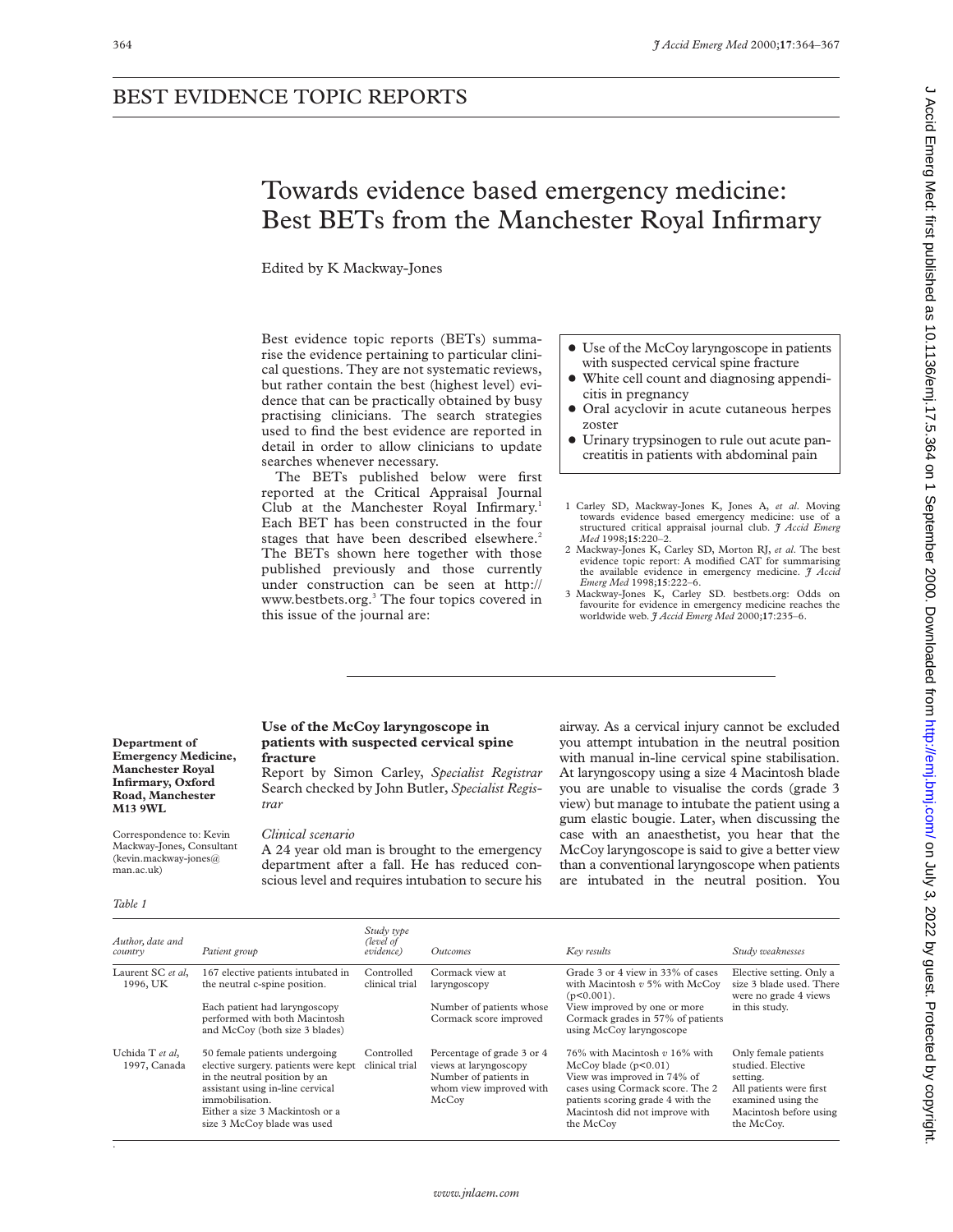wonder is there is any evidence to back this up before you go and buy some more equipment for the emergency department.

## *Three part question*

In [patients requiring intubation with the neck in the neutral position] is [a McCoy laryngoscope better than an Macintosh laryngoscope] at [optimising the view of the laryngeal inlet]?

# *Search strategy*

Medline 1966–06/00 using the OVID interface. ({McCoy.mp} AND {exp intubation, intratracheal OR exp laryngoscopy OR "laryngoscope".mp}) LIMIT to human AND english.

#### *Search outcome*

Altogether 27 papers found of which 25 were irrelevant or of insufficient quality. The remaining two papers are shown in the table 1.

#### *Comments*

Failure to intubate a trauma patient because the larynx cannot be visualised is a feared scenario, yet in-line cervical stabilisation makes the view at laryngoscopy difficult. These studies demonstrate a clear advantage to the McCoy blade as compared with the Macintosh blade. In particular the incidence of grade 3 views markedly reduces with the McCoy blade. Both studies fail to assess the ability to actually intubate the patient, rather they just analyse the view of the cords. However, visualising the cords is a useful proxy marker for ease of intubation.

# *Clinical bottom line*

A McCoy laryngoscope is a useful aid in difficult intubation, and should be available when rapid sequence induction is attempted in the patient in whom a cervical spine injury is suspected.

- 1 Laurent SC, de Melo AE, Alexander-Williams JM. The use of the McCoy laryngoscope in patients with simulated cervical spine injuries. *Anaesthesia* 1996;**51**:74–5.
- 2 Uchida T, Hikawa Y, Saito Y, *et al*. The McCoy levering laryngoscope in patients with limited neck extension. *Can*  $\tilde{\tau}$ *Anaesth* 1997;**44**:674–6.

# **White cell count and diagnosing appendicitis in pregnancy**

Report by Rob Williams, *Clinical Fellow* Search checked by Kevin Mackway-Jones, *Consultant*

## *Clinical scenario*

A 27 year old woman who is 14 weeks pregnant, presents to the emergency department with the symptoms and signs of appendicitis. You refer the case to the acute surgical team who ask you to obtain a white cell count. You wonder whether this test has any value in this situation.

## *Three part question*

In [pregnant women with a clinical diagnosis of appendicitis] is [a raised white cell count] useful in [diagnosis]?

#### *Search strategy*

*Table 2*

Medline 1966–06/00 using the OVID interface. ({exp appendicitis OR appendicitis.mp} AND {exp leukocyte count OR leukocyte count\$.mp OR neutrophil count\$.mp OR white cell count\$.mp} AND {exp pregnancy OR pregnancy.mp}) LIMIT to human AND english.

## *Search outcome*

Altogether seven papers found of which five were irrelevant or of insufficient quality for inclusion. The remaining two papers are shown in table 2.

#### *Comments*

The only available studies deal with the wrong spectrum of patients. The women included all underwent appendicectomy; this is a selected sample of pregnant women presenting to emergency departments with the clinical signs and symptoms of appendicitis.

## *Clinical bottom line*

There is no evidence to support the use of isolated white cell counts in the diagnosis of acute appendicitis in pregnant women.

- 1 Doberneck RC. Appendectomy during pregnancy. *Am Surg*
- 1985;**51**:265–8. 2 Anderson B, Nielsen TF. Appendicitis during pregnancy: diagnosis, management and complications. *Arch Obstet Gynecol Scand* 1999;**78**:758–62.

| Author, date and<br>country                   | Patient group                                      | Study type (level of<br>evidence) | <i><u><b>Outcomes</b></u></i> | Key results                                                                                               | Study weaknesses                                                                                             |
|-----------------------------------------------|----------------------------------------------------|-----------------------------------|-------------------------------|-----------------------------------------------------------------------------------------------------------|--------------------------------------------------------------------------------------------------------------|
| Doberneck RC, 1985,<br><b>USA</b>             | 29 pregnant women<br>undergoing<br>appendicectomy. | Retrospective survey              | WCC > 10000                   | Sensitivity 85%<br>Specificity 33%<br>Positive likelihood ratio 1.28<br>Negative likelihood ratio<br>0.45 | Retrospective selection bias.<br>Women undergoing<br>appendicectomy only. Small<br>numbers. Incomplete data. |
|                                               |                                                    |                                   | WCC > 15000                   | Sensitivity 50%<br>Specificity 89%<br>Positive likelihood ratio 4.5<br>Negative likelihood ratio<br>0.56  |                                                                                                              |
| Anderson B and<br>Nielsen TF, 1999,<br>Sweden | 56 pregnant women<br>undergoing<br>appendicectomy. | Retrospective survey              | WCC > 16000                   | Sensitivity 60%<br>Specificity 5%<br>Positive likelihood ratio 0.63<br>Negative likelihood ratio 8.4      | Retrospective selection bias.<br>Women undergoing<br>appendicectomy only. Small<br>numbers. Incomplete data. |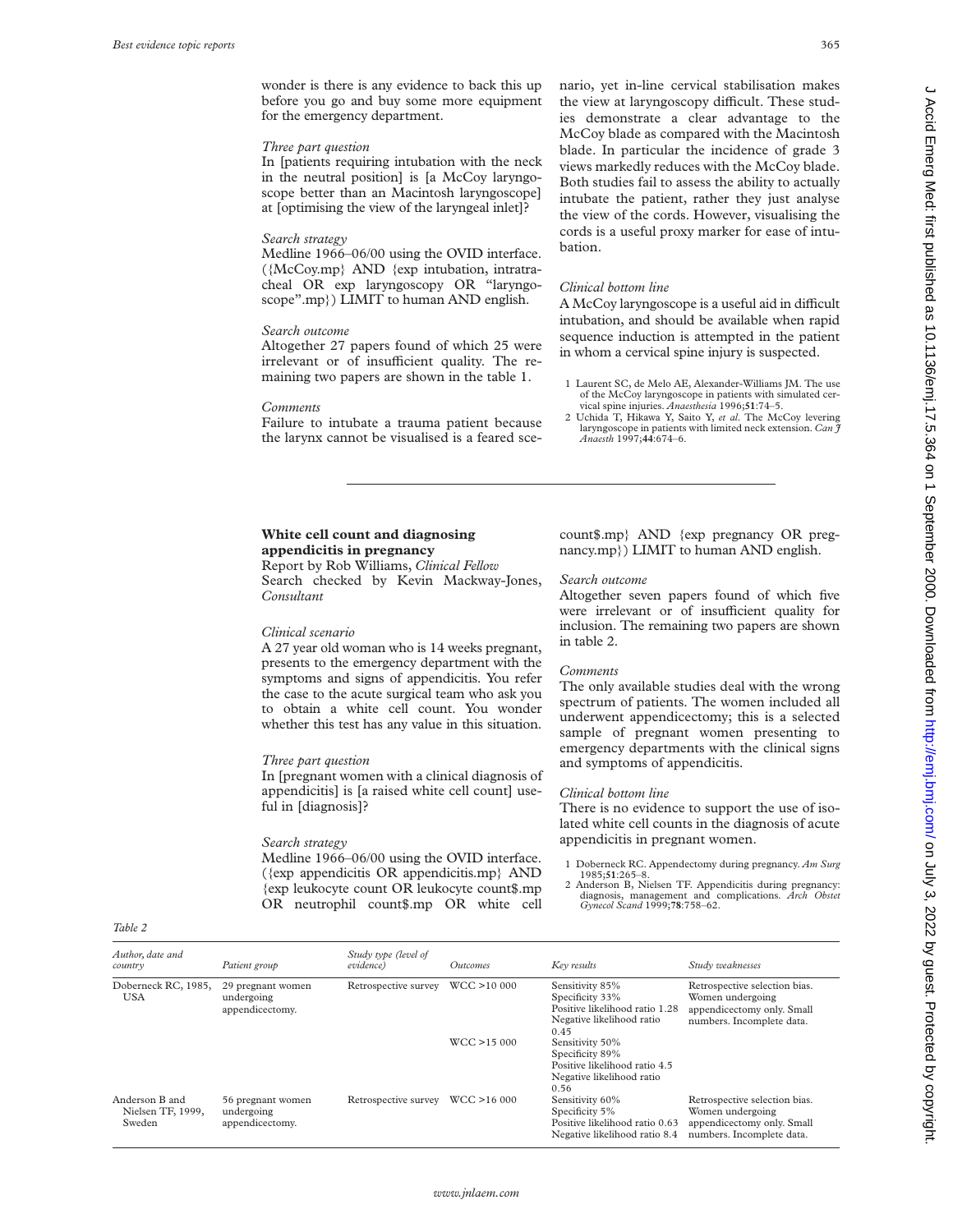## **Oral acyclovir in acute cutaneous herpes zoster**

Report by Polly Terry, *Specialist Registrar* Search checked by Susan Buttress, *Research Physiotherapist*

#### *Clinical scenario*

A 56 year old immunocompetent man presents to the emergency department at 10 pm on a Saturday night with acute shingles. You know acyclovir is effective but wonder how quickly it needs to be started.

## *Three part question*

In [immunocompetent adults with acute shingles] is [early acyclovir better than late acyclovir] at [promoting rash healing and minimising the painful period]?

## *Search strategy*

Medline 1966–06/00 using the OVID interface. ({exp herpes zoster OR herpes zoster.mp OR shingles} AND {exp acyclovir OR acyclovir.mp OR exp antiviral agents OR antiviral agent\$.mp OR anti viral.mp OR antiviral.mp}) AND maximally sensitive RCT filter LIMIT to human AND english.

*Table 3*

#### *Search outcome*

Altogether 363 papers found of which 360 were irrelevant or of insufficient quality for inclusion, or subject to meta-analysis. The remaining three papers are shown in table 3.

## *Comments*

All three meta-analyses used three core papers—but there was enormous variation in selection of the other papers. Thus selection bias may have occurred.

#### *Clinical bottom line*

Early oral acyclovir (less than 48 hours after onset of rash) will significantly shorten the duration of herpes related pain in shingles.

- 1 Jackson JL, Gibbons R, Meyer G, et al. The effect of treating<br>herpes zoster with oral acyclovir in preventing postherpetic<br>neuralgia. *Arch Intern Med* 1997;**157**:909–12.
- 2 Whitley RJ, Shukla S, Crooks RJ. The identification of risk factors associated with persistent pain following herpes zoster.  $\hat{\jmath}$  Infect Dis 1998;178 (suppl 1):S71-5.<br>3 Wood MJ, Shukla S, Fiddian AP, *et al.* reatmen
- herpes zoster: effect of early (< 48 h) versus late (48–72 h) therapy with acyclovir and valaciclovir on prolonged pain. *J Infect Dis* 1998;178 (suppl 1):S81–4.

| Author, date and<br>country    | Patient group                                                                                                                                        | Study type<br>(level of<br>evidence) | <i><u>Outcomes</u></i>                                                                 | Key results                                                                                             | Study weaknesses                       |
|--------------------------------|------------------------------------------------------------------------------------------------------------------------------------------------------|--------------------------------------|----------------------------------------------------------------------------------------|---------------------------------------------------------------------------------------------------------|----------------------------------------|
| Jackson JL et al,<br>1997, USA | 5 placebo controlled randomised<br>clinical trials. All trials used acyclovir<br>800 mg 5 times daily within 72 h of<br>onset                        | Meta-analysis                        | Pain at 6 months                                                                       | Summary odds ratio 0.54 (0.36,<br>0.81) in patients treated with<br>acyclovir                           |                                        |
| Whitley RJ et al,<br>1998, USA | 6 randomised controlled double<br>blind studies<br>Trials 1 to 3 compared oral acyclovir<br>with placebo.                                            | Meta-analysis                        | Factors influencing duration<br>of pain<br>Factors not influencing<br>duration of pain | Age, prodromal pain, acute pain<br>intensity<br>Sex, time from rash onset to<br>initiation of treatment | No separate data<br>for trials $1-3$ . |
| Wood MJ et al,<br>1998. UK     | 3 placebo controlled studies or oral<br>acyclovir. All trials used acyclovir<br>800 mg 5 times daily.<br>Early (<48 h) v late (48-72 h)<br>treatment | Meta-analysis                        | Resolution of zoster related<br>pain in:<br>All patients<br>Patients over 50 y         | Hazard ratio 1.79 (1.43, 2.39)<br>Hazard ratio 2.13 (1.42, 3.19)                                        |                                        |

## **Urinary trypsinogen to rule out acute pancreatitis in patients with abdominal pain**

Report by John Butler, *Specialist Registrar* Search checked by Magnus Harrison, *Research Fellow*

## *Clinical scenario*

A 45 year old woman attends the emergency department with a four hour history of acute epigastric pain. She has a history of alcohol use. Examination reveals epigastric tenderness but no peritonism. You consider pancreatitis and wonder whether a single urinary trypsinogen measurement can be used to rule out this diagnosis.

#### *Three part question*

In [patients with abdominal pain and a suspicion of pancreatitis] can [a urinary trypsinogen test] [rule out pancreatitis]?

## *Search strategy*

Medline 1966–06/00 using the OVID interface. ({exp abdominal pain OR abdominal pain.mp OR exp pancreatitis OR exp pancreatitis, acute necrotising OR exp pancreatitis, alcoholic OR pancreatitis.mp} AND exp trypsin OR exp trypsinogen OR trypsin\$.mp OR trypsinogen\$.mp}) AND sensitivity.tw LIMIT to human AND english.

## *Search outcome*

Altogether 74 papers found of which 71 were irrelevant or of insufficient quality for inclusion. The remaining three papers are shown in table 4.

#### *Comments*

The sensitivity of urinary trypsinogen is around 95%. Its clinical efficacy is much higher than the tests that are commonly used.